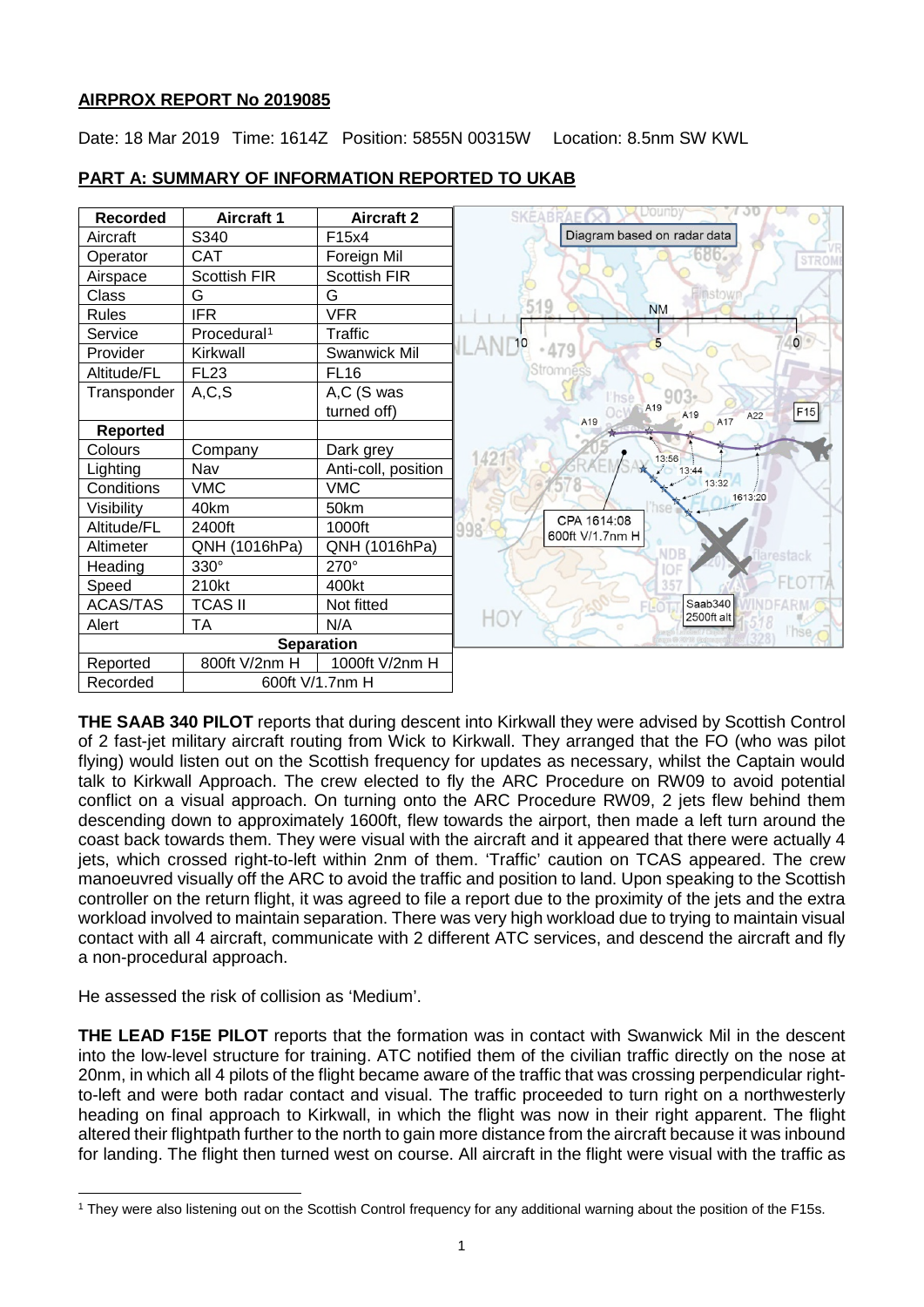well as radar contact when turning westbound with the confidence that there would not be a conflict given the situational awareness and understanding from ATC.

He assessed the risk of collision as 'Low'.

**THE SCOTTISH MORAY-LO TACTICAL/PLANNER** reports the S340 was inbound to Kirkwall on a Traffic Service direct to KOKAL. He noticed at high-level behind the S340 was a formation of military traffic working Swanwick Mil. He called Mil North for information and they advised that the aircraft would be descending low-level. He queried if they would be operating between Wick and Kirkwall and advised them that he would be handing over the S340 to a non-radar unit at Kirkwall for arrival. The military controller said he would point out the traffic. Because of the unusual circumstances, and the potential for things to go wrong quickly, he asked both the S340 crew and Kirkwall Approach if they would prefer for the S340 to listen out on Box 2 for immediate radar-derived Traffic Information if required (instead of the lengthy process via telephone to Kirkwall). He made it clear to all parties that control was always with Kirkwall Approach after handover and he would only call traffic if he thought it absolutely necessary. After transfer he called the military traffic to them because he considered it relevant at approximately 10nm. It would soon pass through the S340's 6 o'clock where sighting would be difficult. The S340 pilot was following the ARC arrival for RW09 and his upcoming right turn, in his opinion, would turn him into confliction with the military traffic. The Short Term Conflicting Alert (STCA) activated shortly afterwards. The military controller telephoned after STCA activation and informed him his jets were visual with his traffic. He informed the S340 pilot of this and to report visual so he could continue with Kirkwall Approach unaided. He informed Kirkwall of the traffic and they advised they could see it from the Tower. Only one military track was squawking, with 3 more in trail. The military aircraft flew close enough to Kirkwall for the Aerodrome controller to report visual and then appeared on radar to fly west, which was almost straight down the localiser which the S340 was soon to become established on. The S340 pilot did eventually report visual with the traffic and landed successfully. The military jets appeared to depart to the west and into the Highland's low-level routes.

**THE SWANWICK MIL SUPERVISOR** reports that he was only advised about the Airprox about 2 months after the initial report was filed by the pilot. He could not recall who was the Tac controller but he did remember an aircraft descending toward Wick while there was some traffic to affect. He was in possession of the reporting pilot's narrative and has used this to recall most of what follows. He recalled a 4-ship of F15s wishing to enter Low-Level in the area of Wick, because this was not a common route for F15s. There was some traffic in the Class E airway. He remembered watching it and probably ensured the Tac called the traffic and confirmed they were VFR in Class E. The pilot's report states he was visual with the conflicting aircraft, which were about 2nm away in the FIR.

He perceived the severity of the incident as 'Low'.

**THE KIRKWALL CONTROLLER** did not provide a report.

## **Factual Background**

The weather at Kirkwall was recorded as follows:

METAR EGPA 181620Z 17009KT 9999 FEW022 07/02 Q1016= METAR EGPA 181550Z 18010KT 9999 FEW024 07/01 Q1016=

#### **Analysis and Investigation**

#### **Military ATM**

The S340 was inbound to Kirkwall and was initially in receipt of a Traffic Service from Prestwick Centre. Shortly before transferring the aircraft to Kirkwall Approach (non-radar), the Prestwick controller noted a flight of fast moving military aircraft (later identified as the F15s) which would possibly affect the S340. Realising the potential for confliction, the Prestwick controller transferred the S340 pilot to Kirkwall but maintained contact with the aircraft (via a second radio) so that Traffic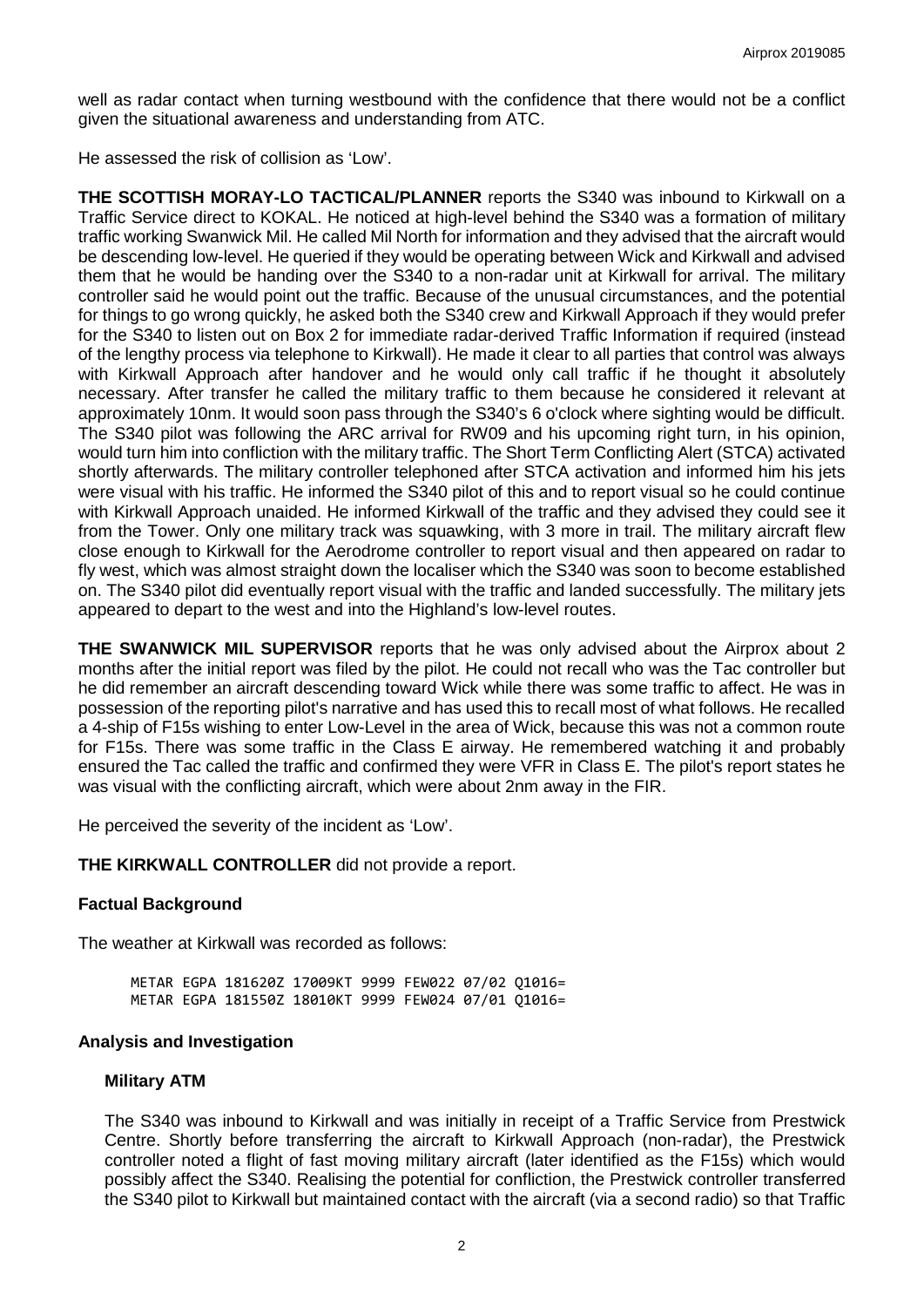Information could be passed if necessary. The Prestwick controller stated that Traffic Information was passed to the S340 pilot at a range of 10nm and the Short Term Conflict Alert alarmed shortly afterward.

The F15s were conducting a training sortie with the intent of descending into the low-level system and were in receipt of a Traffic Service from Swanwick (Mil). The F15 report states that they were given Traffic Information on the S340 at a range of 20nm and had both radar and visual contact with the S340 throughout the incident. Because the Airprox was not reported to Swanwick (Mil) for more than a month after the event, the RT recordings were not available and a full radar replay was not made available to this HQ but a short snapshot was provided by the UKAB team.

 $^{700}_{016}$ PA 024<br>IL49 H-

Figure 1 is taken from the provided radar snapshot and shows that CPA was 1.6nm and 700ft.

Figure 1 -CPA (S340 5231; F15s 7001)

This investigation was hampered by the lack of a full radar replay and the provision of R/T recordings. However, the F15 report states that Traffic Information was passed at a range of 20nm and the F15s were visual and had radar contact on the S340 throughout the incident. Given this evidence, the Swanwick (Mil) controller discharged their duties appropriately.

#### **UKAB Secretariat**

l

The S340 and F15 pilots shared an equal responsibility for collision avoidance and not to operate in such proximity to other aircraft as to create a collision hazard<sup>[2](#page-2-0)</sup>. If the incident geometry is considered as converging then the S[3](#page-2-1)40 pilot was required to give way to the F15 $3$ .

#### **Occurrence Investigation**

## **S340 Operating Company Event Progress Report**

The aircraft's commander who reported that visual contact with the jets was made shows the estimated routing of the jets in the diagram at Figure 2. The Direct Arrival (ARC Procedure) to RW09 from the south was commenced by the crew with the fast-jet traffic first crossing behind, then back towards their aircraft. A TCAS 'TRAFFIC, TRAFFIC' caution was reported however the crew remained visual with the traffic when they elected to break off the instrument approach and continue visually.

<span id="page-2-0"></span><sup>2</sup> SERA.3205 Proximity. MAA RA 2307 paragraphs 1 and 2.

<span id="page-2-1"></span><sup>3</sup> SERA.3210 Right-of-way (c)(2) Converging. MAA RA 2307 paragraph 12.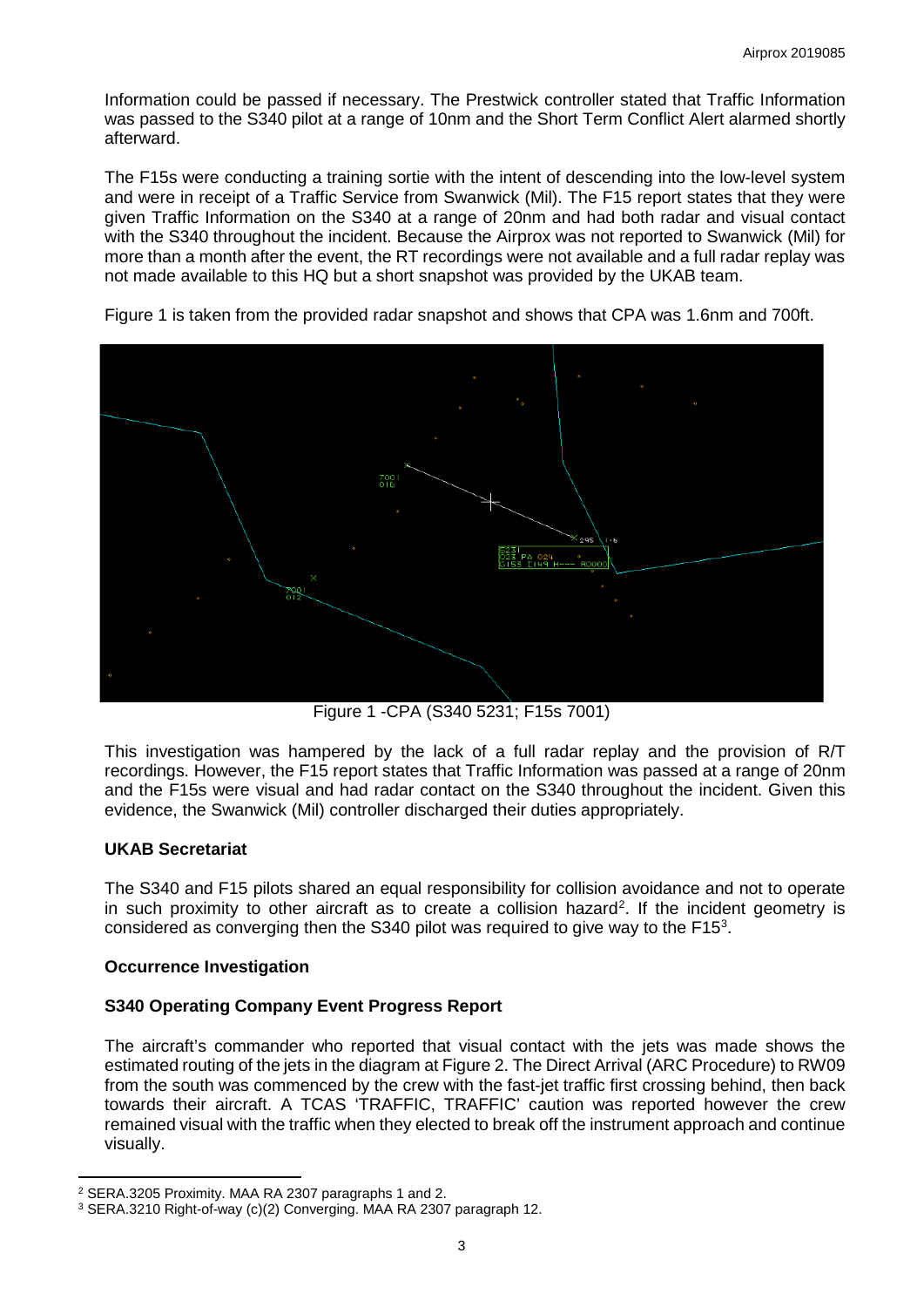

Figure 2 – S340 Pilot's estimated routeing of the fast-jets.

The UK AIP shows that the Airspace surrounding EGPA is Class G therefore aircraft do not require a clearance to fly in this airspace. The commander reported that the fast-jet traffic tracked towards Kirkwall before turning left so this suggested that they avoided the ATZ. Scottish Control were aware of the traffic and reported this to the crew on approach to Kirkwall; however, only passed on that there were 2 fast-jets present and the commander reported getting visual contact with 4 jets. Kirkwall is a non-radar environment and crew would have been provided with a Procedural Service.

The weather at the time of the event suggests the crew would have been able to remain in VMC for the duration of the approach and visual contact with the traffic would have been possible throughout.

The crew reported that upon receiving Traffic Information from Scottish Control that the First Officer (Pilot Flying) would remain on a listening watch on Scottish whilst the Captain (Pilot Monitoring) would contact Kirkwall for the approach. This was a good way to help increase the crew's situational awareness during a period of increased workload. The commander filed an Airprox Report.

The aircraft is fitted with TCAS 2 System and was the last line of defence for the crew. Not only did it increase the crew's situational awareness but they elected to act to the 'TRAFFIC, TRAFFIC' caution. No avoidance manoeuvres were flown but crew turned off the approach to increase separation and continually visually.

In summary, the crew approaching Kirkwall were advised by Scottish Control that there were 2 fastjets reported routeing from Wick-Kirkwall. At the time the crew were getting ready to be handed over to Kirkwall so elected to keep a listening watch on Scottish while the Pilot Monitoring communicated with Kirkwall. The crew decided to fly the DME ARC procedure to RW09, thinking this would reduce the workload, rather than taking the visual approach and avoiding traffic. Having turned onto the DME ARC the crew reported they became visual with 4 fast-jets passing behind. The jets continued towards Kirkwall before turning left back towards the crew. A TCAS 'Traffic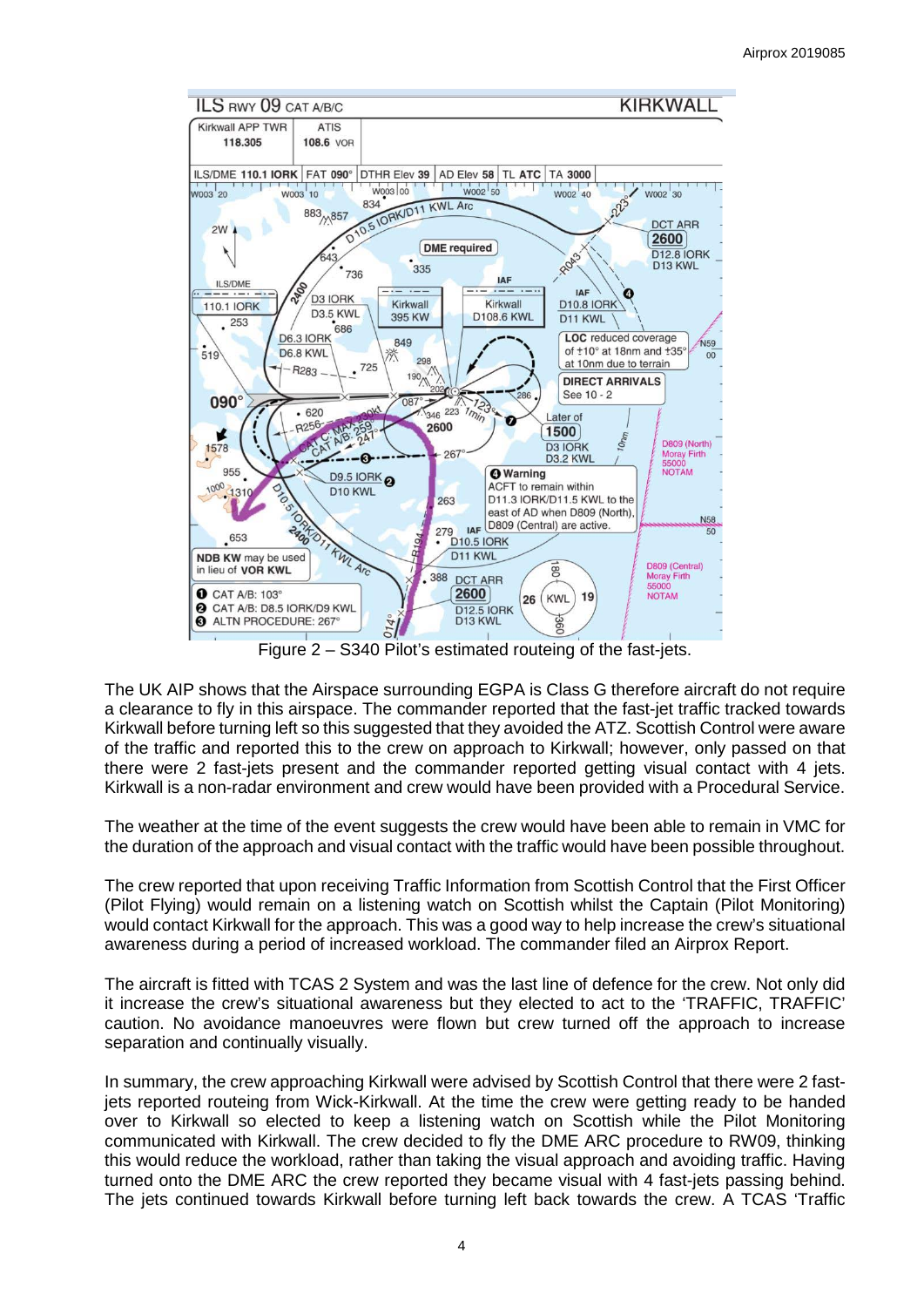Traffic' caution sounded and the crew elected to break off the instrument procedure to continue visually. The TCAS system was the last line of defence in this situation and massively increased situational awareness outside CAS. The crew estimated the closest the jets got was between 800- 1000ft below and 2nm horizontally.

#### **Comments**

## **USAFE**

The formation was advised of the civilian traffic during their decent into the low-level structure. All pilots in the flight had the S340 in sight, both visually and on radar. The S340 pilot also had the F15s in sight. It is noted that the F-15 flight altered their path to gain more distance from the aircraft. The F15 pilots maintained visual with the aircraft during the entirety of the incident. With the minimum separation estimated at 2nm and 800-1000ft, safe separation was ensured in Class G airspace by the F15s in accordance with CAP 774/493. A concern USAFE had was that only one squawk was observed in the flight of 4. The unit has been reminded of the proper squawking procedures for operations in the low fly structures. [UKAB note: The Prestwick controller's comment regarding only one aircraft squawking was interpreted to pertain to the time when the F15s were letting down to low-level as a single entity when subordinate elements would be squawking standby. On entering low-level, and at the time of the Airprox, all 4 aircraft were squawking 7001.]

#### **Summary**

An Airprox was reported when a S340 and a F15 flew into proximity near Kirkwall at 1614hrs on Monday 18<sup>th</sup> March 2019. The S340 pilot was operating under IFR in VMC and was in receipt of a Procedural Service from Kirkwall. He was also listening out on the Scottish Control frequency. The F15 pilots, who were operating under VFR in VMC, were in receipt of a Traffic Service from Swanwick Mil.

## **PART B: SUMMARY OF THE BOARD'S DISCUSSIONS**

Information available included reports from the pilots, the Prestwick Centre controller, area radar and RTF recordings and reports from the appropriate ATC and operating authorities. Relevant contributory factors mentioned during the Board's discussions are highlighted within the text in bold, with the numbers referring to the Contributory Factors table displayed in Part C.

The Board first turned their attention to the actions of the four F15 crews. The Board noted that they were routeing from Wick to Kirkwall, descending into the low-level system for training. Although they were entitled to operate in this area some members wondered if their choice of operating area was entirely appropriate given that Kirkwall was a relatively busy airfield that does not have surveillance equipment (**CF1**) and relies on providing a Procedural Service to participating pilots as a means of separating their aircraft. Other members opined that the levels of activity at Kirkwall would only be known through local knowledge and that it was understandable that military crews based in the south of England might not have that level of understanding, simply thinking that Kirkwall was a small airfield with only an ATZ and IAP (feathers) to be avoided, which they did. In that respect, the RAF Low Flying Operations Flight advisor commented that the UKLFH states that pilots operating in the Orkney area should contact Kirkwall and so the information was there to be used albeit, as likely infrequent users of this particular airspace, the F15 crews may not have been aware of the requirement (**CF2**).

Noting that this was the second Airprox involving CAT flights at Kirkwall that had been reviewed in recent months (see also Airprox 2019062), some members wondered whether the levels of activity at Kirkwall merited the establishment of a surveillance capability rather than relying on a non-surveillancebased Procedural Service for commercial operations. On this occasion the S340 crew had only been aware of the F15s' presence because the PC Moray controller had noted them descending from highlevel and had decided to keep the S340 crew advised. Had he not done so, their first knowledge of the F15s would have been when they obtained visual contact as they passed close to the southern edge of the Kirkwall ATZ. It was not for the Board to second-guess the risk appetite of the Kirkwall or S340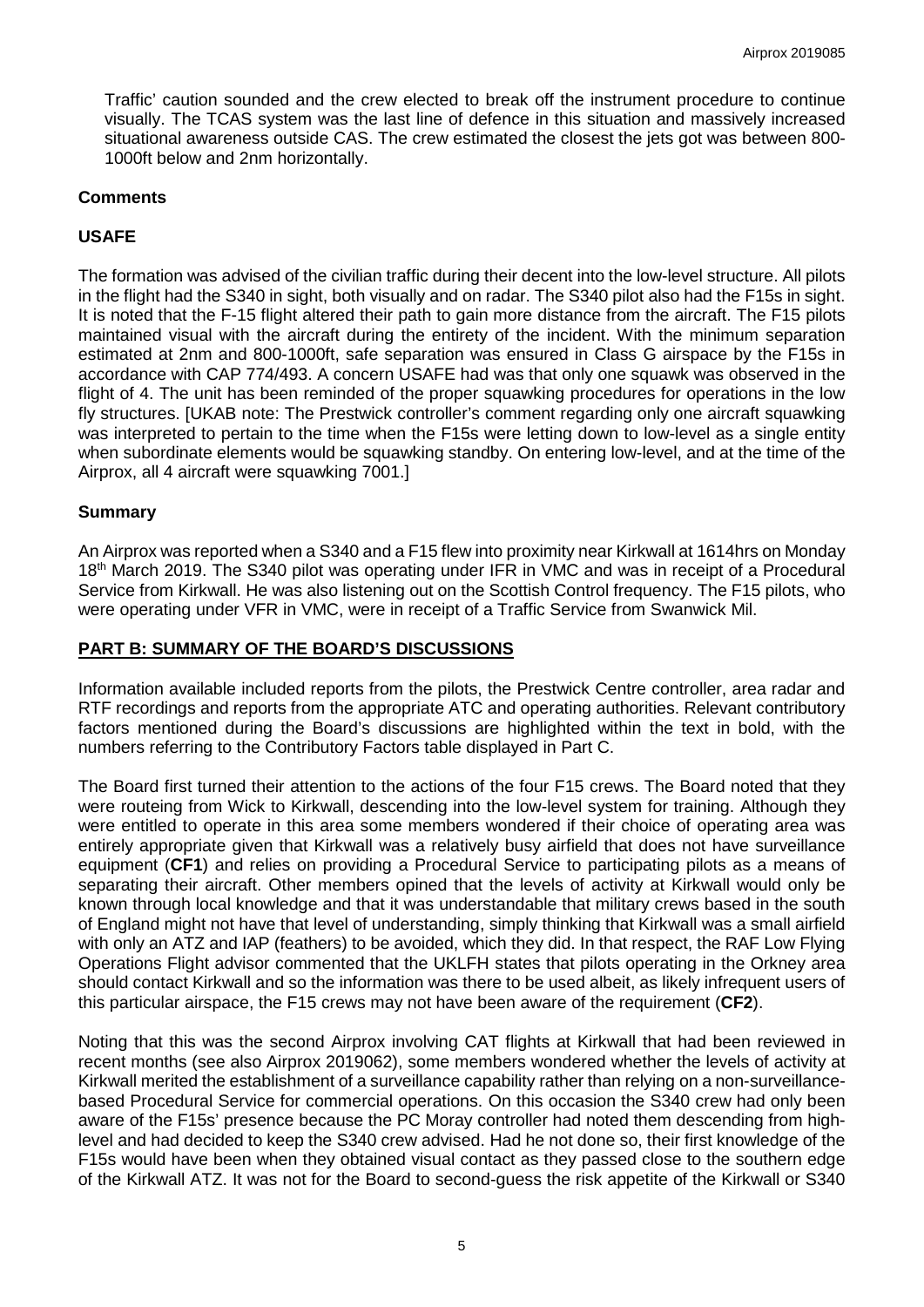operating authorities, but it seemed to members that there might be value in reviewing the level of ATS available at Kirkwall for what appeared to be reasonably extensive CAT operations.

The Board then turning their attention to the actions of the PC and Swanwick Mil controllers. Members noted that the Swanwick Mil controller had issued Traffic Information to the F15 crews about the S340, which aided them in obtaining visual and radar contact with the aircraft; he had then informed the PC controller that the F15 pilots had visual contact with the S340. For his part, the Moray controller, being concerned about the presence of the F15s, asked Kirkwall Approach and the S340 pilot if they would prefer for the S340 pilot to listen out on his frequency after he had been transferred to Kirkwall. Although stressing that he was no longer in control of the aircraft, he would be able to pass Traffic Information if he considered it appropriate. The Board commended the Moray controller for his proactive decision, which, whilst recognising that it was an unusual method of operation, had provided valuable situational awareness to the S340 crew and Kirkwall. That being said, some members wondered whether this unusual action might have heightened the S340 crew's concerns about the presence of the F15s such that they were preconditioned to become alarmed when they might not needed to have been on receiving the TCAS TA and subsequently acquiring visual contact when the F15s were in fact at some range (**CF3, CF4, CF5**).

Turning to the risk, members noted that at CPA the aircraft were separated by 700ft vertically and 1.6nm horizontally, that the S340 pilot was visual with the F15s and had decided to continue his approach visually, and that the F15s were also visual with the S340 and had altered their course to the right to increase the separation. In view of this information, The Board agreed that there had been no risk of a collision and that normal safety standards had pertained in Class G airspace. Accordingly, the incident was assessed as risk Category E.

# **PART C: ASSESSMENT OF CONTRIBUTORY FACTORS AND RISK**

|    | 2019085-Barriers.xlsx                                          |                                                              |                                                                              |  |  |  |
|----|----------------------------------------------------------------|--------------------------------------------------------------|------------------------------------------------------------------------------|--|--|--|
| CF | Factor                                                         | <b>Description</b>                                           | <b>Amplification</b>                                                         |  |  |  |
|    | <b>Ground Elements</b>                                         |                                                              |                                                                              |  |  |  |
|    | • Manning and Equipment                                        |                                                              |                                                                              |  |  |  |
| 1  | Organisational                                                 | • Aerodrome and ATM Equipment                                | Inadequate or unavailable equipment                                          |  |  |  |
|    | <b>Flight Elements</b>                                         |                                                              |                                                                              |  |  |  |
|    | <b>• Tactical Planning and Execution</b>                       |                                                              |                                                                              |  |  |  |
| 2  | <b>Human Factors</b>                                           | • Communications by Flight Crew with ANS                     | Pilot did not communicate with appropriate<br>airspace controlling authority |  |  |  |
|    | • Situational Awareness of the Conflicting Aircraft and Action |                                                              |                                                                              |  |  |  |
| 3  | <b>Human Factors</b>                                           | • Interpretation of Automation or Flight Deck<br>Information | Pilot was concerned by the proximity of the other<br>aircraft                |  |  |  |
|    | <b>• Electronic Warning System Operation and Compliance</b>    |                                                              |                                                                              |  |  |  |
| 4  | Contextual                                                     | • ACAS/TCAS TA                                               | <b>TCAS TA / CWS indication</b>                                              |  |  |  |
|    | • See and Avoid                                                |                                                              |                                                                              |  |  |  |
| 5  | <b>Human Factors</b>                                           | • Perception of Visual Information                           | Pilot was concerned by the proximity of the other<br>aircraft                |  |  |  |

#### Contributory Factors:

Degree of Risk: E.